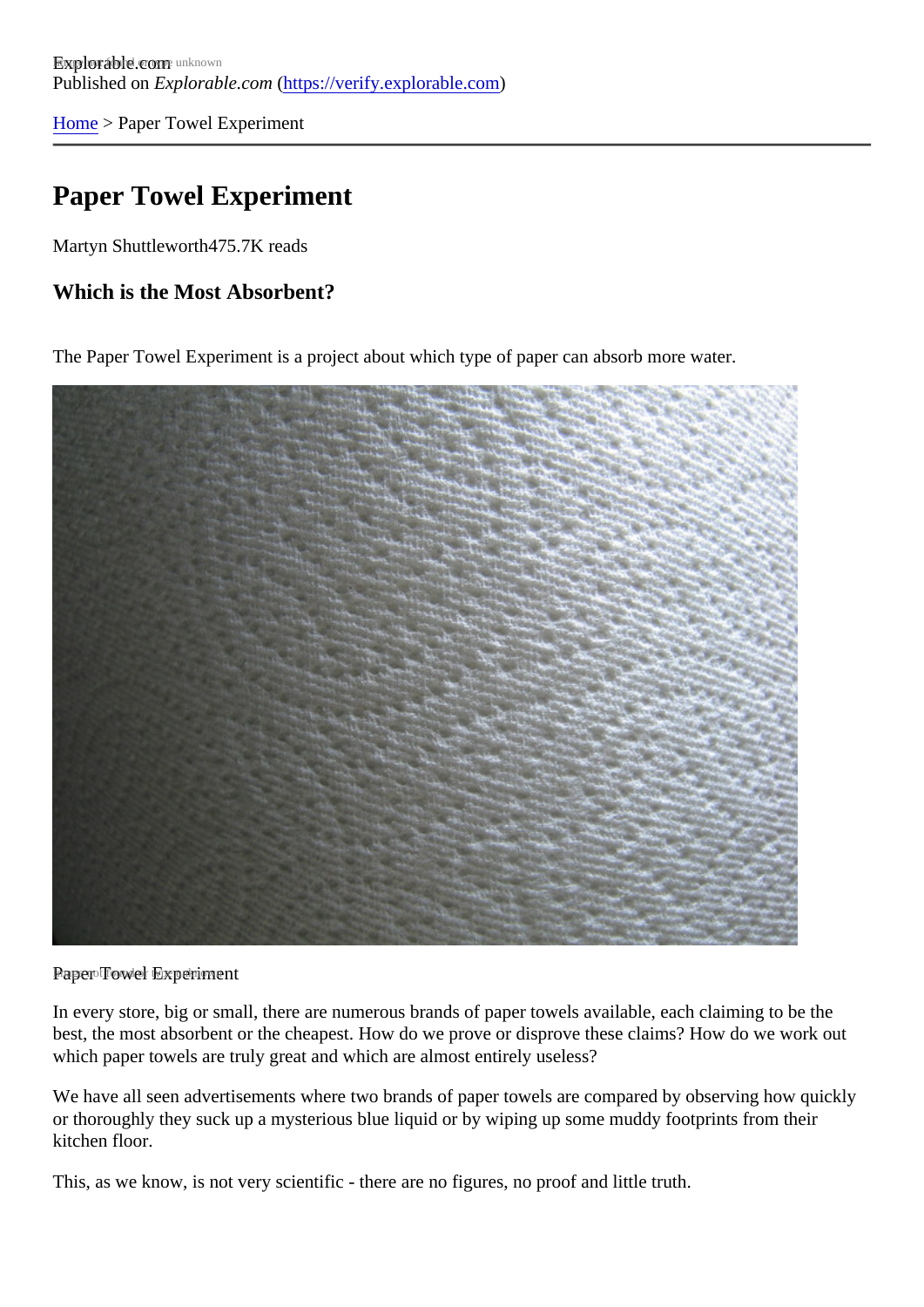Here we are going to show you how to conduct an experiment to test one of these claims: the absorbency of paper towels.



## **Some Facts About Kitchen Towel**

- Paper towels were invented by Arthur Scott in Philadelphia, USA, in around 1900. From humble beginnings, paper kitchen towels have become a billion dollar industry.
- Paper towels are often made from post consumer recycled paper fiber, requiring fewer trees being cut down and using up to 50% less energy.

## **Performing the Paper Towel Experiment**

### **Hypothesis**

"More expensive brands of paper towel are more absorbent."

### **What You Will Need for the Paper Towel Experiment**

- At least four brands of absorbent paper towel
- A stopwatch
- A beaker
- A graduated cylinder
- A funnel

### **Method**

- 1. Fill the beaker up with exactly 200 ml of water
- 2. Take a sheet of the first brand of towel.
- 3. Fold and insert into the water. As you dip the towel into the water, start your stopwatch.
- 4. After 20 seconds, remove the towel from the beaker and squeeze as much water as you can out of the towel in to the graduated cylinder using the funnel. Make a note of the volume extracted
- 5. Repeat 5 times for each brand and note the results in your data table. You must make sure that each sheet is folded in exactly the same way for the experiment to be constant and correct.
- 6. Write down the results for each brand in your notebook.